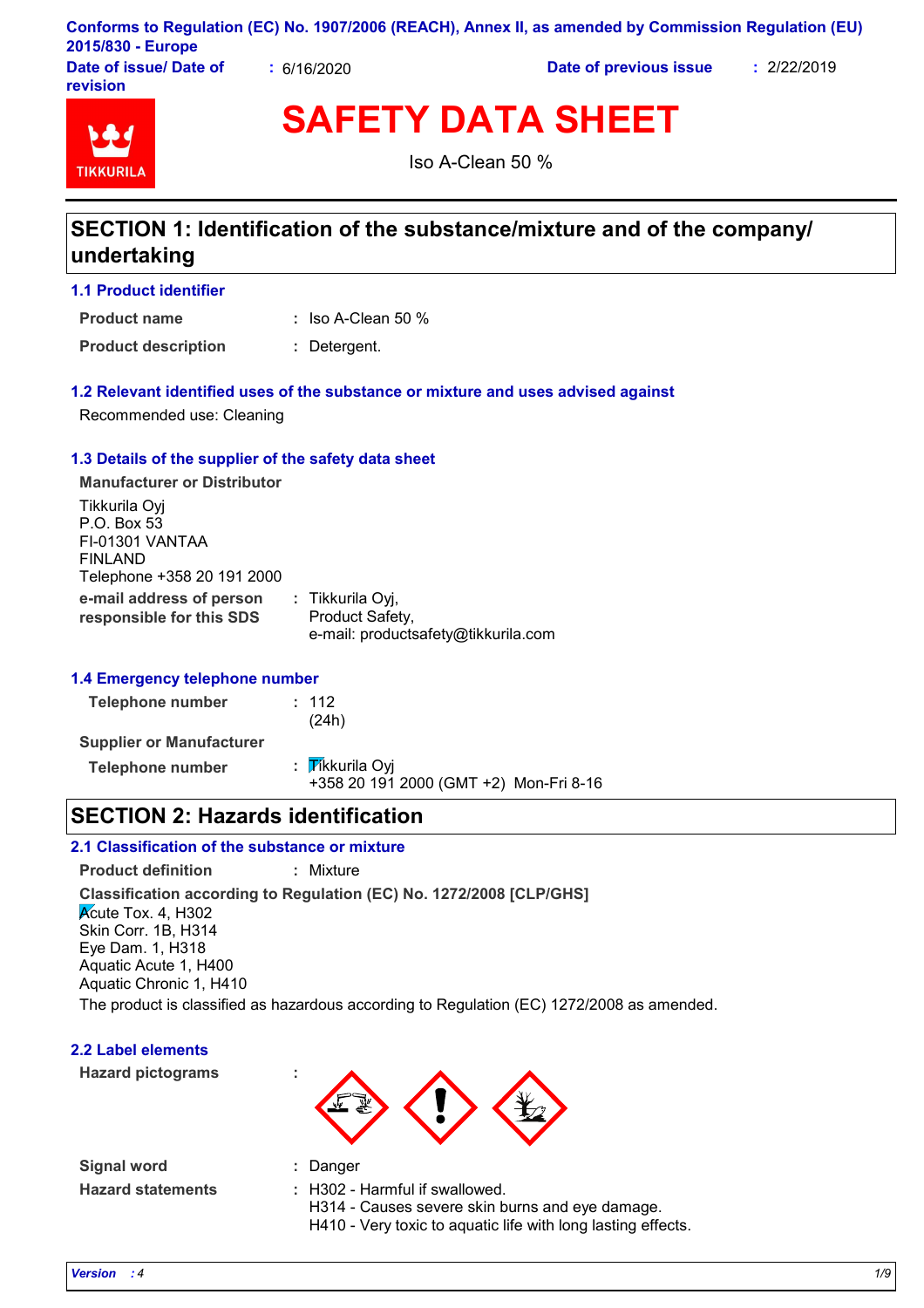| <b>Date of issue/Date of revision</b> | Iso A-Clean 50 %<br>16.06.2020 Date of previous issue<br>22.02.2019.                                                                                                                                                                                                                                                                                                                                                                        |
|---------------------------------------|---------------------------------------------------------------------------------------------------------------------------------------------------------------------------------------------------------------------------------------------------------------------------------------------------------------------------------------------------------------------------------------------------------------------------------------------|
| <b>Precautionary statements</b>       |                                                                                                                                                                                                                                                                                                                                                                                                                                             |
| General                               | : Not applicable.                                                                                                                                                                                                                                                                                                                                                                                                                           |
| <b>Prevention</b>                     | $\frac{1}{2}$ P261 - Avoid breathing mist/spray.<br>P261 - Avoid breathing vapor.<br>P280 - Wear protective gloves/clothing and eye/face protection.<br>P284 - In case of inadequate ventilation wear respiratory protection.<br>P273 - Avoid release to the environment.                                                                                                                                                                   |
| <b>Response</b>                       | $\frac{1}{2}$ P301 + P330 + P331 - IF SWALLOWED: Rinse mouth. Do NOT induce vomiting.<br>P303 + P361 + P353 - IF ON SKIN (or hair): Take off immediately all contaminated<br>clothing. Rinse skin with water or shower.<br>P305 + P351 + P338, P310 - IF IN EYES: Rinse cautiously with water for several<br>minutes. Remove contact lenses, if present and easy to do. Continue rinsing.<br>Immediately call a POISON CENTER or physician. |
| <b>Storage</b>                        | : Not applicable.                                                                                                                                                                                                                                                                                                                                                                                                                           |
| <b>Disposal</b>                       | : Not applicable.                                                                                                                                                                                                                                                                                                                                                                                                                           |
| <b>Hazardous ingredients</b>          | : alkyl(C12-16)dimethylbenzylammonium chloride                                                                                                                                                                                                                                                                                                                                                                                              |
| <b>Supplemental label</b><br>elements | : Not applicable.                                                                                                                                                                                                                                                                                                                                                                                                                           |
| <b>EU Detergents Regulation</b>       |                                                                                                                                                                                                                                                                                                                                                                                                                                             |
|                                       | : For professional use only. This information is provided by the current Safety Data<br>Sheet.                                                                                                                                                                                                                                                                                                                                              |
| 2.3 Other hazards                     |                                                                                                                                                                                                                                                                                                                                                                                                                                             |

**Other hazards which do : not result in classification** : None known.

### **SECTION 3: Composition/information on ingredients**

|                                                          |                                  |           | <b>Classification</b>                                                                                                          |              |
|----------------------------------------------------------|----------------------------------|-----------|--------------------------------------------------------------------------------------------------------------------------------|--------------|
| <b>Product/ingredient</b><br>name                        | <b>Identifiers</b>               | $\%$      | <b>Regulation (EC) No.</b><br>1272/2008 [CLP]                                                                                  | <b>Notes</b> |
| <b>alkyl</b> (C12-16)<br>dimethylbenzylammonium chloride | EC: 270-325-2<br>CAS: 68424-85-1 | ≥50 - ≤75 | Acute Tox. 4, H302<br>Skin Corr. 1B. H314<br>Eye Dam. 1, H318<br>Aquatic Acute 1, H400 (M=10)<br>Aquatic Chronic 1, H410 (M=1) |              |
|                                                          |                                  |           | See Section 16 for the full<br>text of the H statements<br>declared above.                                                     |              |

There are no additional ingredients present which, within the current knowledge of the supplier, are classified and contribute to the classification of the substance and hence require reporting in this section.

There are no additional ingredients present which, within the current knowledge of the supplier and in the concentrations applicable, are classified as hazardous to health or the environment, are PBTs or vPvBs or have been assigned a workplace exposure limit and hence require reporting in this section.

Occupational exposure limits, if available, are listed in Section 8.

Notes, if applicable, refer to Notes given in Annex VI of 1272/2008/EC.

| Ingredient name                                            | <b>INCI Name</b>                       | <b>CAS#</b> | <b>Class of constituent</b>                 | $\mid$ Content $\left(\%\right)$ |  |
|------------------------------------------------------------|----------------------------------------|-------------|---------------------------------------------|----------------------------------|--|
| alkyl(C12-16)<br>dimethylbenzylammonium<br><b>chloride</b> | <b>BENZALKONIUM</b><br><b>CHLORIDE</b> | 68424-85-1  | cationic surfactants<br>preservation agents | 30% and more                     |  |
| benzyl alcohol                                             | <b>BENZYL ALCOHOL</b>                  | 100-51-6    | Allergen                                    | less than 5%                     |  |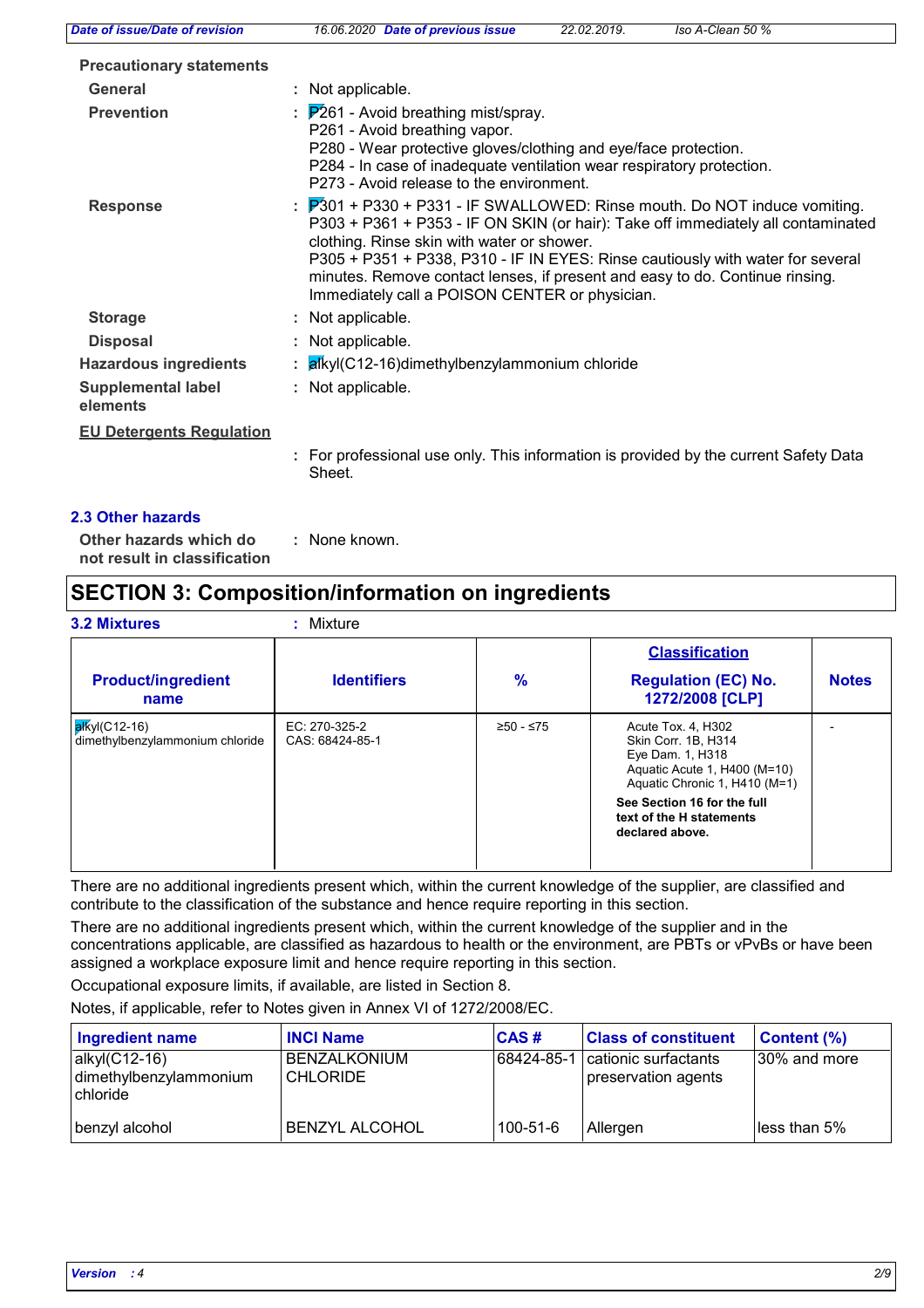## **SECTION 4: First aid measures**

| 4.1 Description of first aid measures |                                                                                                                                                                                                                                                                         |
|---------------------------------------|-------------------------------------------------------------------------------------------------------------------------------------------------------------------------------------------------------------------------------------------------------------------------|
| General                               | : In all cases of doubt, or when symptoms persist, seek medical attention. Show this<br>safety data sheet or label to the doctor if possible.                                                                                                                           |
| Eye contact                           | : Check for and remove any contact lenses. Immediately flush eyes with plenty of<br>lukewarm water, keeping eyelids open. Continue to rinse for at least 20 minutes.<br>Get medical attention immediately. Continue rinsing until medical attention can be<br>obtained. |
| <b>Inhalation</b>                     | : Remove to fresh air. Keep person warm and at rest. If not breathing, if breathing is<br>irregular or if respiratory arrest occurs, provide artificial respiration or oxygen by<br>trained personnel. Get medical attention.                                           |
| <b>Skin contact</b>                   | : Remove contaminated clothing and shoes. Wash skin thoroughly with soap and<br>water or use recognized skin cleanser. Do NOT use solvents or thinners. In case<br>of chemical burns, get medical attention as soon as possible.                                        |
| Ingestion                             | : If accidentally swallowed rinse the mouth with plenty of water (only if the person is<br>conscious) and obtain immediate medical attention. Remove to fresh air and keep<br>at rest in a position comfortable for breathing. Do NOT induce vomiting.                  |

#### **4.2 Most important symptoms and effects, both acute and delayed**

Harmful if swallowed.

Causes severe skin burns and eye damage.

See Section 11 for more detailed information on health effects and symptoms.

### **4.3 Indication of any immediate medical attention and special treatment needed**

None.

### **SECTION 5: Firefighting measures**

### **5.1 Extinguishing media**

| <b>Suitable extinguishing</b><br>media                                               | : Use an extinguishing agent suitable for the surrounding fire. Recommended:<br>Alcohol resistant foam, $CO2$ , powders or water spray/mist.                                                                                                     |
|--------------------------------------------------------------------------------------|--------------------------------------------------------------------------------------------------------------------------------------------------------------------------------------------------------------------------------------------------|
| <b>Unsuitable extinguishing</b><br>media                                             | : Do not use a direct water jet that could spread the fire.                                                                                                                                                                                      |
| 5.2 Special hazards arising from the substance or mixture                            |                                                                                                                                                                                                                                                  |
| <b>Hazards from the</b><br>substance or mixture                                      | : This product is not classified as flammable. Fire will produce dense black smoke.<br>Exposure to decomposition products may cause a health hazard.                                                                                             |
| <b>Hazardous combustion</b><br>products                                              | : When exposed to high temperatures, hazardous decomposition products may be<br>produced, such as carbon monoxide and dioxide, smoke, oxides of nitrogen etc.                                                                                    |
| <b>5.3 Advice for firefighters</b>                                                   |                                                                                                                                                                                                                                                  |
| <b>Special protective actions</b><br>for fire-fighters                               | : Use water spray to keep fire-exposed containers cool. This material is hazardous to<br>aquatic organisms. Fire water contaminated with this material must be contained<br>and prevented from being discharged to any waterway, sewer or drain. |
| <b>Special protective</b><br>equipment for fire-fighters                             | : Fire-fighters should wear appropriate protective equipment and self-contained<br>breathing apparatus (SCBA) with a full face-piece operated in positive pressure<br>mode.                                                                      |
| <b>SECTION 6: Accidental release measures</b>                                        |                                                                                                                                                                                                                                                  |
| <b>6.1 Personal precautions,</b><br>protective equipment and<br>emergency procedures | : Provide adequate ventilation. Do not breathe vapor or mist. Do not get in eyes or<br>on skin. Put on appropriate personal protective equipment (see Section 8).                                                                                |

#### **6.2 Environmental precautions** Hazardous to aquatic environment. Undiluted product is not allowed to enter drains **:** or watercourses.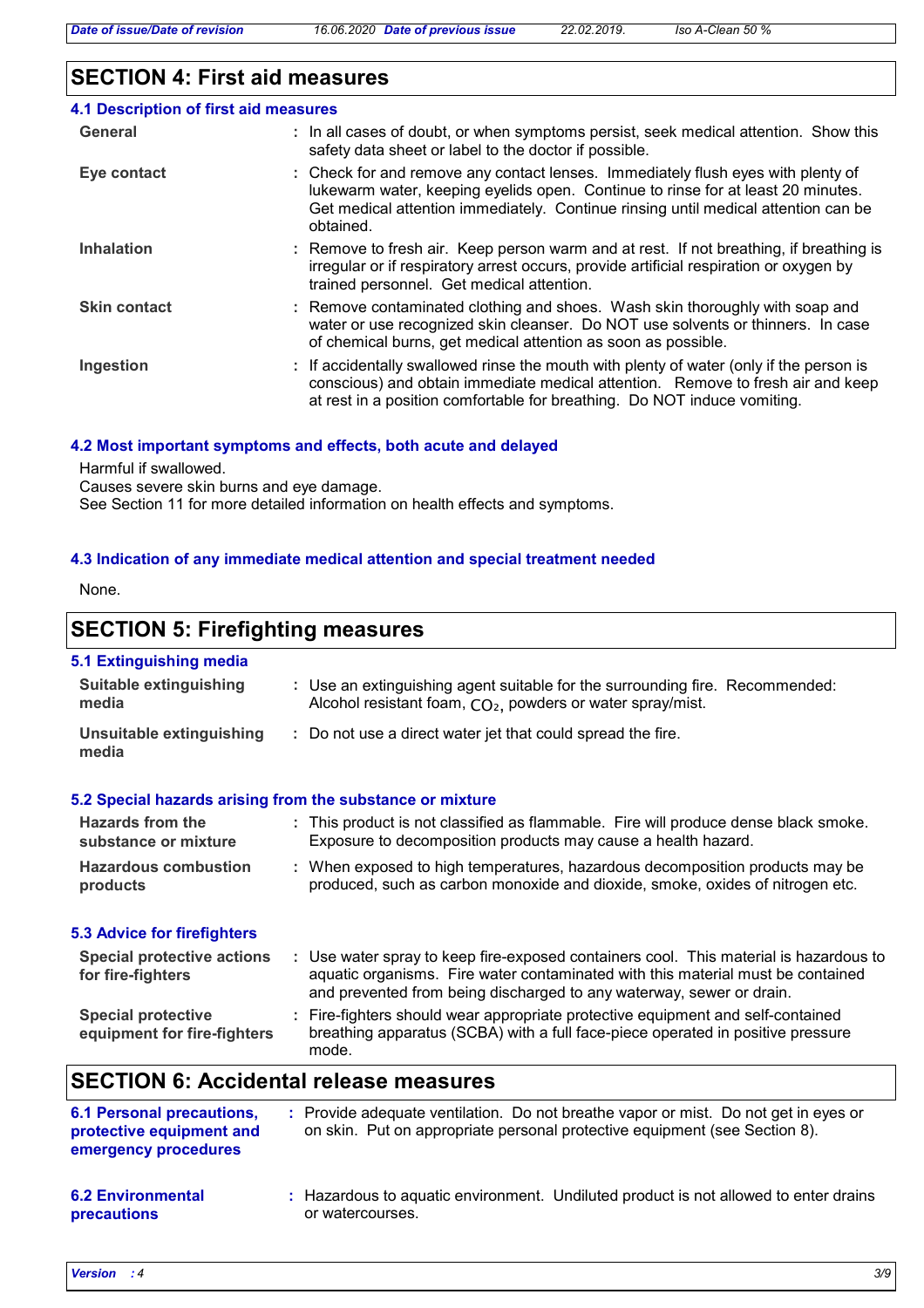| Date of issue/Date of revision                                  | 16.06.2020 Date of previous issue                                                                                                                                                                                                                                        | 22.02.2019. | Iso A-Clean 50 % |  |
|-----------------------------------------------------------------|--------------------------------------------------------------------------------------------------------------------------------------------------------------------------------------------------------------------------------------------------------------------------|-------------|------------------|--|
| 6.3 Methods and materials<br>for containment and<br>cleaning up | : Contain and collect spillage with non-combustible, absorbent material e.g. sand,<br>earth, vermiculite or diatomaceous earth and place in container for disposal<br>according to local regulations. Preferably clean with water or detergent. Avoid using<br>solvents. |             |                  |  |
| 6.4 Reference to other<br><b>sections</b>                       | : See Section 1 for emergency contact information.<br>See Section 13 for additional waste treatment information.                                                                                                                                                         |             |                  |  |

### **SECTION 7: Handling and storage**

| <b>7.1 Precautions for safe</b><br>handling                                   | : Skin contact with the product and exposure to spray mist and vapor should be<br>avoided. Avoid contact with skin and eyes. Avoid inhalation of dust from sanding. If<br>during normal use the material presents a respiratory hazard, use only with adequate<br>ventilation or wear appropriate respirator. See Section 8 for information on<br>appropriate personal protective equipment. Eating, drinking and smoking should be<br>prohibited in areas where this material is handled and stored. Wash hands before<br>breaks and immediately after handling the product. Avoid release to the environment. |
|-------------------------------------------------------------------------------|-----------------------------------------------------------------------------------------------------------------------------------------------------------------------------------------------------------------------------------------------------------------------------------------------------------------------------------------------------------------------------------------------------------------------------------------------------------------------------------------------------------------------------------------------------------------------------------------------------------------|
| <b>7.2 Conditions for safe</b><br>storage, including any<br>incompatibilities | : Store away from direct sunlight in a dry, cool and well-ventilated area, away from<br>incompatible materials (see Section 10). Keep container tightly closed. Containers<br>that have been opened must be carefully resealed and kept upright to prevent<br>leakage. Do not store in unlabeled containers. Recommended storage temperature<br>is $+5^{\circ}$ C $+25^{\circ}$ C. Do not allow to freeze. Store in accordance with local regulations.                                                                                                                                                          |
| 7.3 Specific end use(s)                                                       | $:$ None.                                                                                                                                                                                                                                                                                                                                                                                                                                                                                                                                                                                                       |

### **SECTION 8: Exposure controls/personal protection**

#### **8.1 Control parameters**

**Occupational exposure limits**

No exposure limit value known.

Recommended monitoring : If this product contains ingredients with exposure limits, personal, workplace **procedures** atmosphere or biological monitoring may be required to determine the effectiveness of the ventilation or other control measures and/or the necessity to use respiratory protective equipment.

### **DNELs/DMELs**

No DNELs/DMELs available.

**PNECs**

No PNECs available.

### **8.2 Exposure controls**

### **Appropriate engineering controls**

Provide adequate ventilation. Where reasonably practicable, this should be achieved by the use of local exhaust ventilation and good general extraction. If these are not sufficient to maintain concentrations of particulates and solvent vapors below the OEL, suitable respiratory protection must be worn (see Personal protection). Provide a readily-accessible eyewash facility. Comply with the health and safety at work laws.

**Individual protection measures**

| <b>Eye/face protection</b> | : Wear eye/face protection (EN166).                                                                                                                                                                                                                                                                                                                                                                                        |
|----------------------------|----------------------------------------------------------------------------------------------------------------------------------------------------------------------------------------------------------------------------------------------------------------------------------------------------------------------------------------------------------------------------------------------------------------------------|
| <b>Hand protection</b>     | Always wear approved protective gloves against chemicals. Gloves should be<br>replaced regularly and if there is any sign of damage to the glove material. The<br>instructions and information provided by the glove manufacturer on use, storage,<br>maintenance and replacement must be followed.<br>Recommended glove material (EN374):<br>> 8 hours (breakthrough time): nitrile rubber<br>Not recommended: PVA gloves |
| <b>Skin protection</b>     | Wear suitable protective clothing.                                                                                                                                                                                                                                                                                                                                                                                         |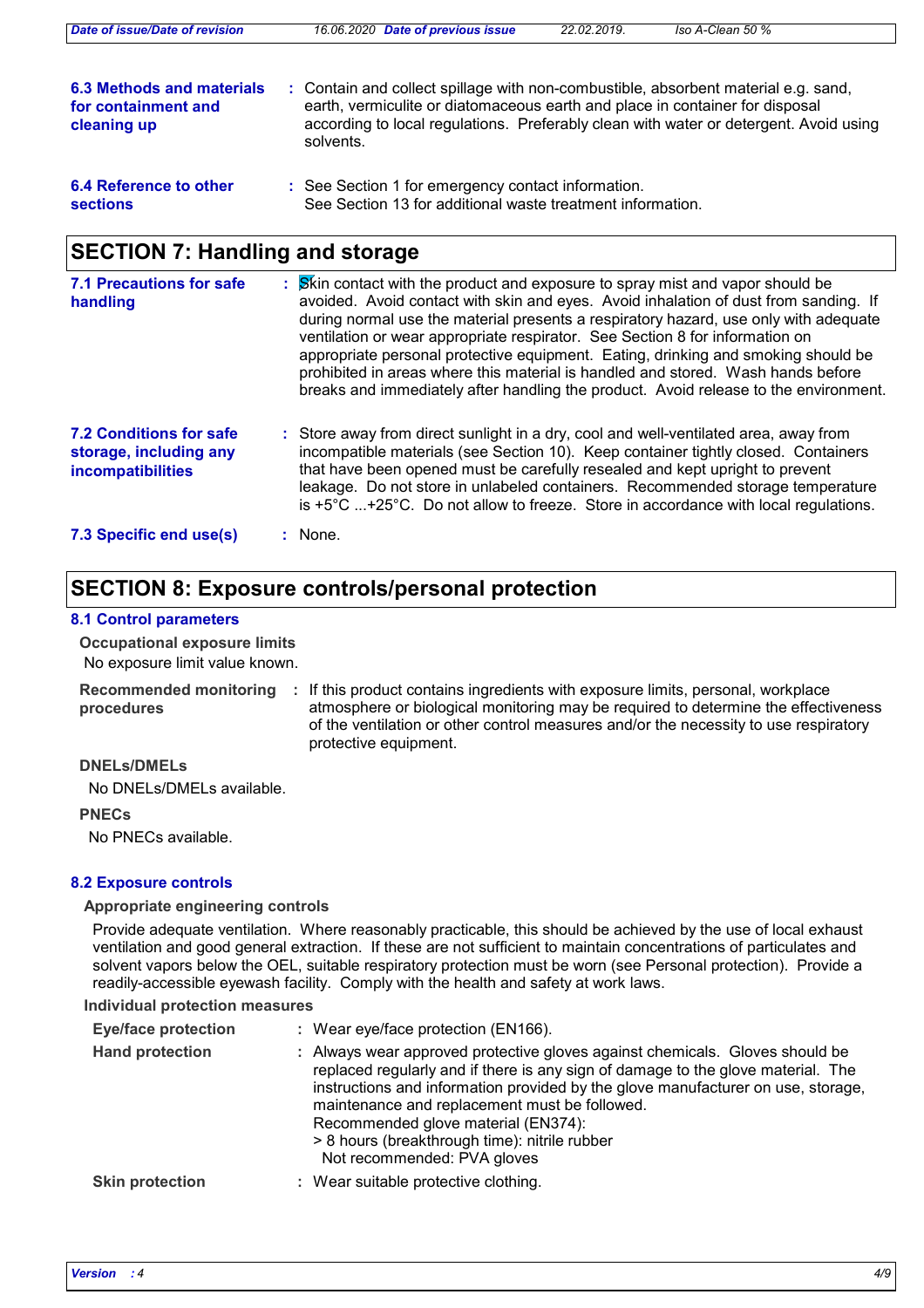| Date of issue/Date of revision            | 16.06.2020 Date of previous issue                                                                                                                                                                                                                                                                                                                                                                                                                                                                                                                                                                                   | 22.02.2019. | Iso A-Clean 50 % |  |
|-------------------------------------------|---------------------------------------------------------------------------------------------------------------------------------------------------------------------------------------------------------------------------------------------------------------------------------------------------------------------------------------------------------------------------------------------------------------------------------------------------------------------------------------------------------------------------------------------------------------------------------------------------------------------|-------------|------------------|--|
| <b>Respiratory protection</b>             | : If ventilation is inadequate, use respirator that will protect against dust/mist. If<br>ventilation during spray-application is inadequate, use respirators with combination<br>filter AP, gas/dust filter (EN405:2001). Wear a half mask or full face respirator with<br>gas and vapor filter A and dust filter P2 during sanding (EN140:1998, EN405:2001).<br>During continuous and long-term work the use of motor-driven or air-fed respirators<br>is recommended (EN12941:1998). Be sure to use an approved/certified respirator<br>or equivalent. Check that mask fits tightly and change filter regularly. |             |                  |  |
| <b>Environmental exposure</b><br>controls | : For information regarding environmental protection measures, please refer to<br>section 13 for waste handling, section 7 for handling and storage and section 1.2<br>for relevant identified uses of the substance or mixture and uses advised against.                                                                                                                                                                                                                                                                                                                                                           |             |                  |  |

## **SECTION 9: Physical and chemical properties**

## **9.1 Information on basic physical and chemical properties**

| <b>Appearance</b>                                          |                                                          |
|------------------------------------------------------------|----------------------------------------------------------|
| <b>Physical state</b>                                      | : Liquid.                                                |
| Color                                                      | : Clear.                                                 |
| Odor                                                       | : Mild                                                   |
| <b>Odor threshold</b>                                      | : Not relevant for the hazard assessment of the product. |
| pH                                                         | : Not relevant for the hazard assessment of the product. |
| Melting point/freezing point                               | $: 0^{\circ}$ C (water)                                  |
| Initial boiling point and<br>boiling range                 | $: 100^{\circ}$ C (water)                                |
| <b>Flash point</b>                                         | : $>100 °C$                                              |
| <b>Evaporation rate</b>                                    | : Not relevant due to the nature of the product.         |
| <b>Flammability (solid, gas)</b>                           | : Not applicable. Product is a liquid.                   |
| Upper/lower flammability or<br>explosive limits            | : No flammable ingredients present.                      |
| <b>Vapor pressure</b>                                      | : 3.2 kPa [room temperature] (water)                     |
| <b>Vapor density</b>                                       | : Not relevant for the hazard assessment of the product. |
| <b>Density</b>                                             | : $0.99$ g/cm <sup>3</sup>                               |
| Solubility(ies)                                            | : Miscible in water.                                     |
| Partition coefficient: n-octanol/: Not available.<br>water |                                                          |
| <b>Auto-ignition temperature</b>                           | : Not relevant due to the nature of the product.         |
| <b>Decomposition temperature</b>                           | : Not relevant for the hazard assessment of the product. |
| <b>Viscosity</b>                                           | Not relevant for the hazard assessment of the product.   |
| <b>Explosive properties</b>                                | : No explosive ingredients present.                      |
| <b>Oxidizing properties</b>                                | : No oxidizing ingredients present.                      |

### **9.2 Other information**

No additional information.

| <b>SECTION 10: Stability and reactivity</b> |                                                                                   |  |
|---------------------------------------------|-----------------------------------------------------------------------------------|--|
| <b>10.1 Reactivity</b>                      | $:$ See Section 10.5.                                                             |  |
| <b>10.2 Chemical stability</b>              | : Stable under recommended storage and handling conditions (see Section 7).       |  |
| 10.3 Possibility of<br>hazardous reactions  | : Under normal conditions of storage and use, hazardous reactions will not occur. |  |
| <b>10.4 Conditions to avoid</b>             | : Avoid extreme heat and freezing.                                                |  |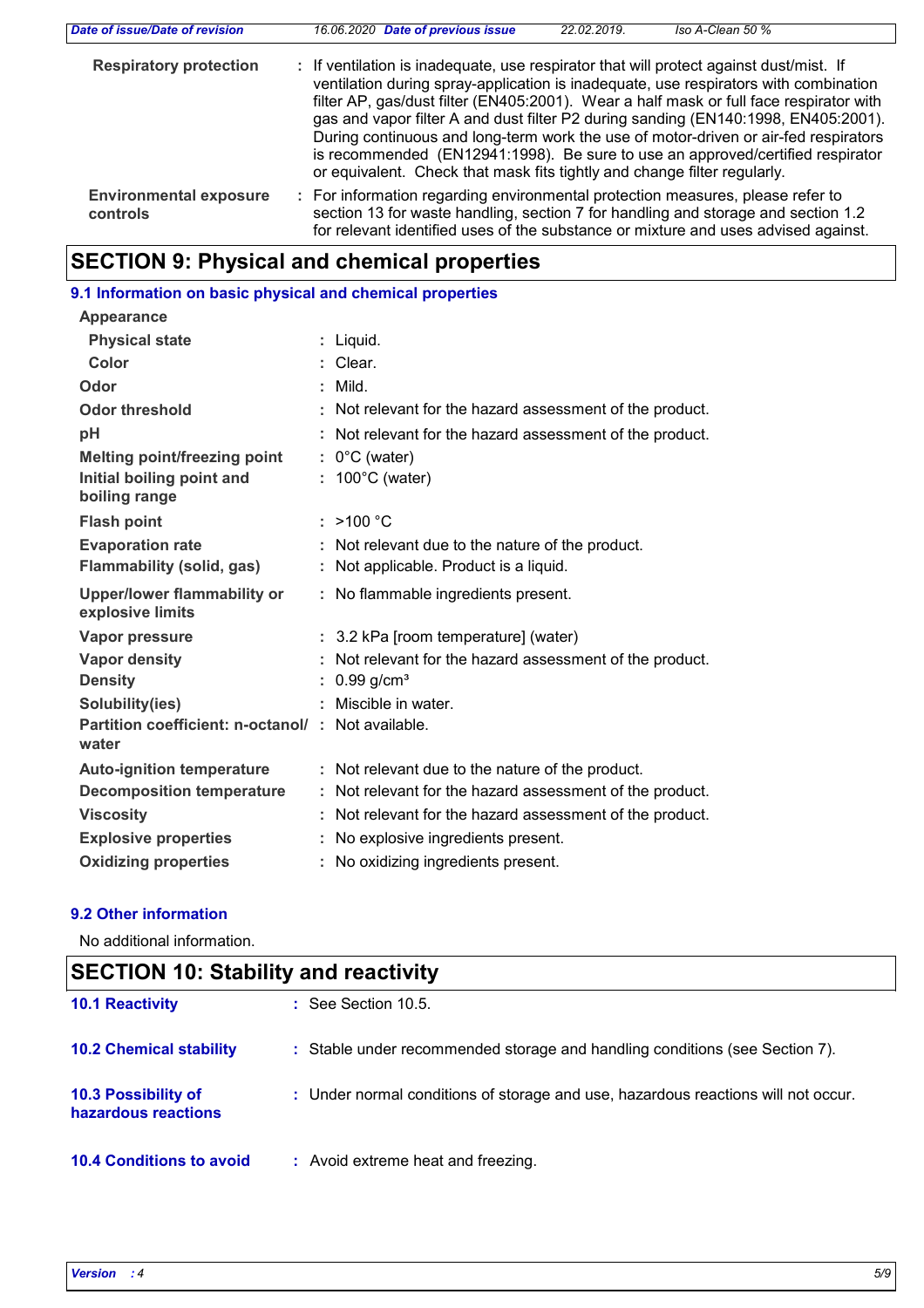| Date of issue/Date of revision                  | 16.06.2020 Date of previous issue                                                                                                                             | 22.02.2019. | Iso A-Clean 50 % |
|-------------------------------------------------|---------------------------------------------------------------------------------------------------------------------------------------------------------------|-------------|------------------|
| 10.5 Incompatible materials                     | Keep away from the following materials to prevent strong exothermic reactions:<br>oxidizing agents<br>strong acids<br>strong alkalis                          |             |                  |
| <b>10.6 Hazardous</b><br>decomposition products | : When exposed to high temperatures, hazardous decomposition products may be<br>produced, such as carbon monoxide and dioxide, smoke, oxides of nitrogen etc. |             |                  |

### **SECTION 11: Toxicological information**

### **11.1 Information on toxicological effects**

There is no testdata available on the product itself.

The product is classified as hazardous according to Regulation (EC) 1272/2008 as amended.

**Acute toxicity** Long term exposure causes irritation of respiratory system and mucous membranes of nose and throat. Prolonged contact can cause severe irritation or even burns. The liquid splashed in the eyes may cause irreversible damage.

| <b>Product/ingredient name</b>                                          | <b>Result</b> | <b>Species</b> | <b>Dose</b> | <b>Exposure</b> |
|-------------------------------------------------------------------------|---------------|----------------|-------------|-----------------|
| $\left  \frac{d}{dx}$ kyl(C12-16)<br>dimethylbenzylammonium<br>chloride | LD50 Oral     | Rat            | 426 mg/kg   |                 |

Harmful if swallowed.

**Irritation/Corrosion**

Causes severe skin burns and eye damage.

| <b>Sensitization</b>                               |
|----------------------------------------------------|
| Not classified.<br><b>Mutagenicity</b>             |
| Not classified.                                    |
| Carcinogenicity                                    |
| Not classified.                                    |
| <b>Reproductive toxicity</b>                       |
| Not classified.                                    |
| <b>Teratogenicity</b>                              |
| Not classified.                                    |
| Specific target organ toxicity (single exposure)   |
| Not classified.                                    |
| Specific target organ toxicity (repeated exposure) |
| Not classified.                                    |
| <b>Aspiration hazard</b>                           |
| Not classified.                                    |

### **SECTION 12: Ecological information**

Ecological testing has not been conducted on this product. Do not allow undiluted product to enter drains, water courses or soil.

The product is classified as environmetally hazardous according to Regulation (EC) 1272/2008. Very toxic to aquatic life with long lasting effects.

### **12.1 Toxicity**

| <b>Product/ingredient name</b>                              | <b>Result</b>         | <b>Species</b>                       | <b>Exposure</b> |
|-------------------------------------------------------------|-----------------------|--------------------------------------|-----------------|
| <b>a</b> ľkyl(C12-16)<br>dimethylbenzylammonium<br>chloride | Acute EC50 0.025 mg/l | Algae - Selenastrum<br>capricornutum | 172 hours       |
|                                                             | Acute EC50 0.016 mg/l | Daphnia                              | 48 hours        |
|                                                             | Acute LC50 0.85 mg/l  | Fish - Oncorhynchus mykiss           | 196 hours       |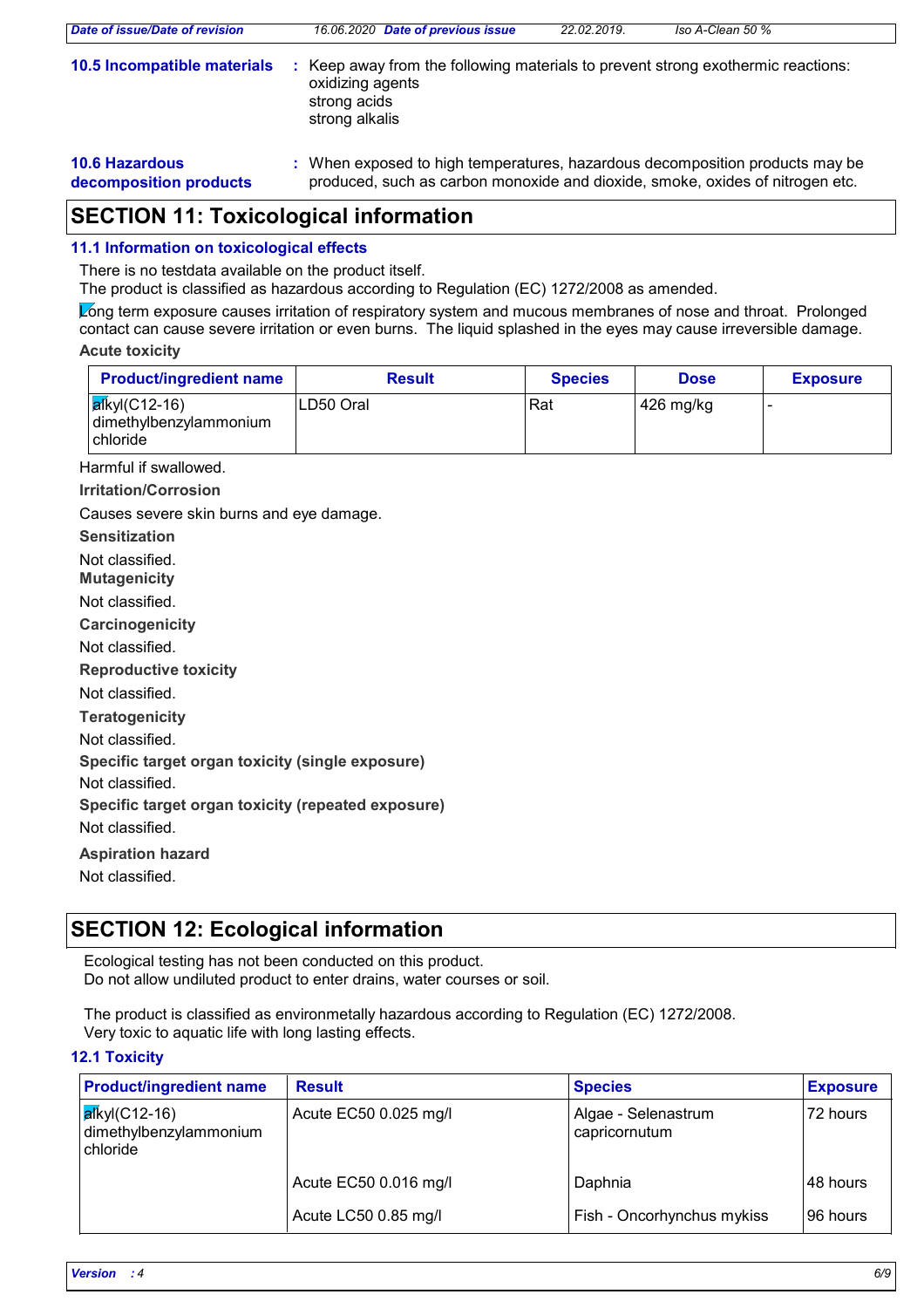#### **12.2 Persistence and degradability**

| <b>Product/ingredient name</b>                                                                                                                                                                                                 | <b>Aquatic half-life</b>  | <b>Photolysis</b> | Biodegradability |
|--------------------------------------------------------------------------------------------------------------------------------------------------------------------------------------------------------------------------------|---------------------------|-------------------|------------------|
| benzyl alcohol                                                                                                                                                                                                                 |                           |                   |                  |
| The first state of contract of the field of the contract of the field of the contract of the contract of the contract of the contract of the contract of the contract of the contract of the contract of the contract of the c | and Albert and a Markets. |                   |                  |

**Biodegradability report :** Not available.

#### **12.3 Bioaccumulative potential**

| <b>Product/ingredient name</b> | $\blacksquare$ LogP <sub>ow</sub> | <b>Bioconcentration factor</b><br><b>IBCF1</b> |              |
|--------------------------------|-----------------------------------|------------------------------------------------|--------------|
| <b>Benzyl</b> alcohol          | 0.87                              | 37. ا                                          | <b>I</b> low |

### **12.4 Mobility in soil**

| <b>Soil/water partition</b> | : Not available. |
|-----------------------------|------------------|
| coefficient (Koc)           |                  |
| <b>Mobility</b>             | : Not available. |

### **12.5 Results of PBT and vPvB assessment**

This mixture does not contain any substances that are assessed to be a PBT or a vPvB.

| · Not available. |
|------------------|
|                  |

### **SECTION 13: Disposal considerations**

### **13.1 Waste treatment methods**

### **Product**

**Methods of disposal :**

Gather residues into waste containers. Undiluted liquid residue must not be emptied into drains or sewage system, but handled in accordance with national regulations. Product residues should be left at special companies which have permission for gathering this kind of wastes.

### **European waste catalogue (EWC)**

| Waste code | <b>Waste designation</b>                   |  |
|------------|--------------------------------------------|--|
| $ 200129*$ | detergents containing hazardous substances |  |

If this product is mixed with other wastes, the original waste product code may no longer apply and the appropriate code should be assigned. For further information, contact your local waste authority.

### **Packaging**

- **Methods of disposal :** Empty packaging should be disposed of in accordance with national regulations.
- **Special precautions :**
	- No additional information.

### **SECTION 14: Transport information**

|                                 | <b>ADR/RID</b>                                                                                                                                                         | <b>IMDG</b>   | <b>IATA</b>              |
|---------------------------------|------------------------------------------------------------------------------------------------------------------------------------------------------------------------|---------------|--------------------------|
| 14.1 UN number                  | <b>UN1760</b>                                                                                                                                                          | <b>UN1760</b> | <b>UN1760</b>            |
| 14.2 UN proper<br>shipping name | CORROSIVE LIQUID,<br>CORROSIVE LIQUID,<br>N.O.S. (alkyl(C12-16)<br>N.O.S. (alkyl(C12-16)<br>dimethylbenzylammonium<br>dimethylbenzylammonium<br>chloride)<br>chloride) |               | Corrosive liquid, n.o.s. |
|                                 |                                                                                                                                                                        |               |                          |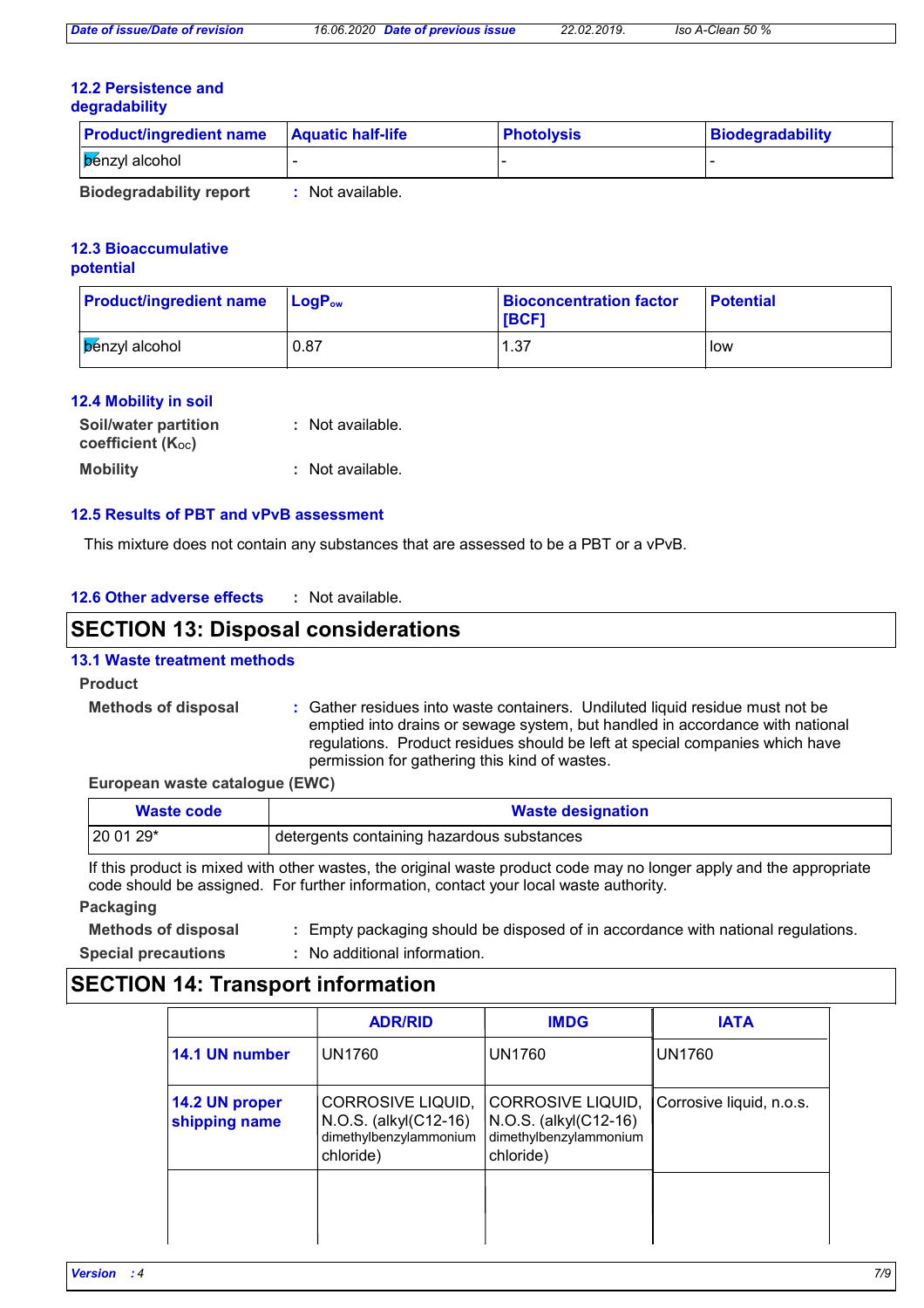| <b>14.3 Transport</b><br>hazard class(es) | 8    | 8    | 8                                                                           |
|-------------------------------------------|------|------|-----------------------------------------------------------------------------|
| 14.4 Packing<br>group                     | Ш    | Ш    |                                                                             |
| 14.5<br><b>Environmental</b><br>hazards   | Yes. | Yes. | Yes. The<br>environmentally<br>hazardous substance<br>mark is not required. |

### **Additional information**

| <b>ADR/RID</b>                                    | : The environmentally hazardous substance mark is not required when transported in<br>sizes of $\leq 5$ L or $\leq 5$ kg.<br>Hazard identification number 80<br>Limited quantity 1 L<br><b>Special provisions 274</b><br>Tunnel code (E)                                                                                                                                             |
|---------------------------------------------------|--------------------------------------------------------------------------------------------------------------------------------------------------------------------------------------------------------------------------------------------------------------------------------------------------------------------------------------------------------------------------------------|
| <b>IMDG</b>                                       | : The marine pollutant mark is not required when transported in sizes of $\leq 5$ L or $\leq 5$ kg.<br><b>Emergency schedules F-A, S-B</b><br><b>Special provisions 274</b>                                                                                                                                                                                                          |
| <b>IATA</b>                                       | : The environmentally hazardous substance mark may appear if required by other<br>transportation regulations.<br><b>Quantity limitation</b> Passenger and Cargo Aircraft: 1 L. Packaging instructions: 851.<br>Cargo Aircraft Only: 30 L Packaging instructions: 855. Limited Quantities -<br>Passenger Aircraft: 0.5 L Packaging instructions: Y840.<br>Special provisions A3, A803 |
| <b>14.6 Special precautions for</b><br>user       | : Transport within user's premises: always transport in closed containers that are<br>upright and secure. Ensure that persons transporting the product know what to do in<br>the event of an accident or spillage.                                                                                                                                                                   |
| <b>14.7 Transport in bulk</b><br>according to IMO | $:$ Not available.                                                                                                                                                                                                                                                                                                                                                                   |

### **instruments**

# **SECTION 15: Regulatory information**

|                                                  | 15.1 Safety, health and environmental regulations/legislation specific for the substance or mixture |
|--------------------------------------------------|-----------------------------------------------------------------------------------------------------|
|                                                  | Detergent Regulation (Regulation (EC) No. 648/2004)                                                 |
| EU Regulation (EC) No. 1907/2006 (REACH)         |                                                                                                     |
| <b>Other EU regulations</b>                      |                                                                                                     |
| <b>Europe inventory</b>                          | : All components are listed or exempted.                                                            |
| <b>15.2 Chemical Safety</b><br><b>Assessment</b> | : This product contains substances for which Chemical Safety Assessments are still<br>required.     |

## **SECTION 16: Other information**

|                                      | $\nabla$ Indicates information that has changed from previously issued version.                                                                                                                                                                                                                                                                                                                                                                                    |
|--------------------------------------|--------------------------------------------------------------------------------------------------------------------------------------------------------------------------------------------------------------------------------------------------------------------------------------------------------------------------------------------------------------------------------------------------------------------------------------------------------------------|
| <b>Abbreviations and</b><br>acronyms | $\therefore$ ATE = Acute Toxicity Estimate<br>CLP = Classification, Labelling and Packaging Regulation [Regulation (EC) No.<br>1272/2008]<br><b>DMEL = Derived Minimal Effect Level</b><br>DNEL = Derived No Effect Level<br>EUH statement = CLP-specific Hazard statement<br>PBT = Persistent, Bioaccumulative and Toxic<br>PNEC = Predicted No Effect Concentration<br><b>RRN = REACH Registration Number</b><br>vPvB = Very Persistent and Very Bioaccumulative |